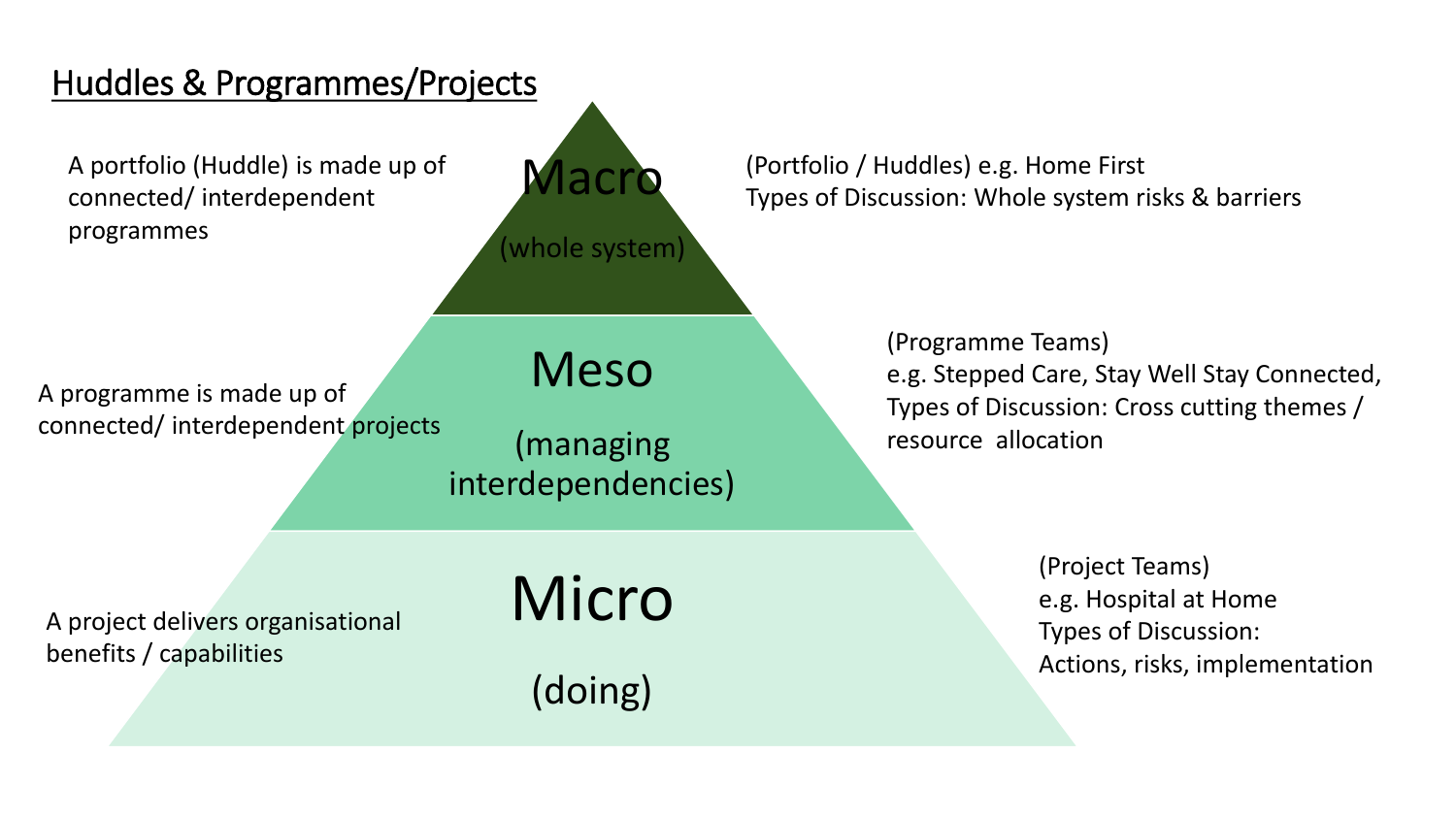## ACHSCP Governance

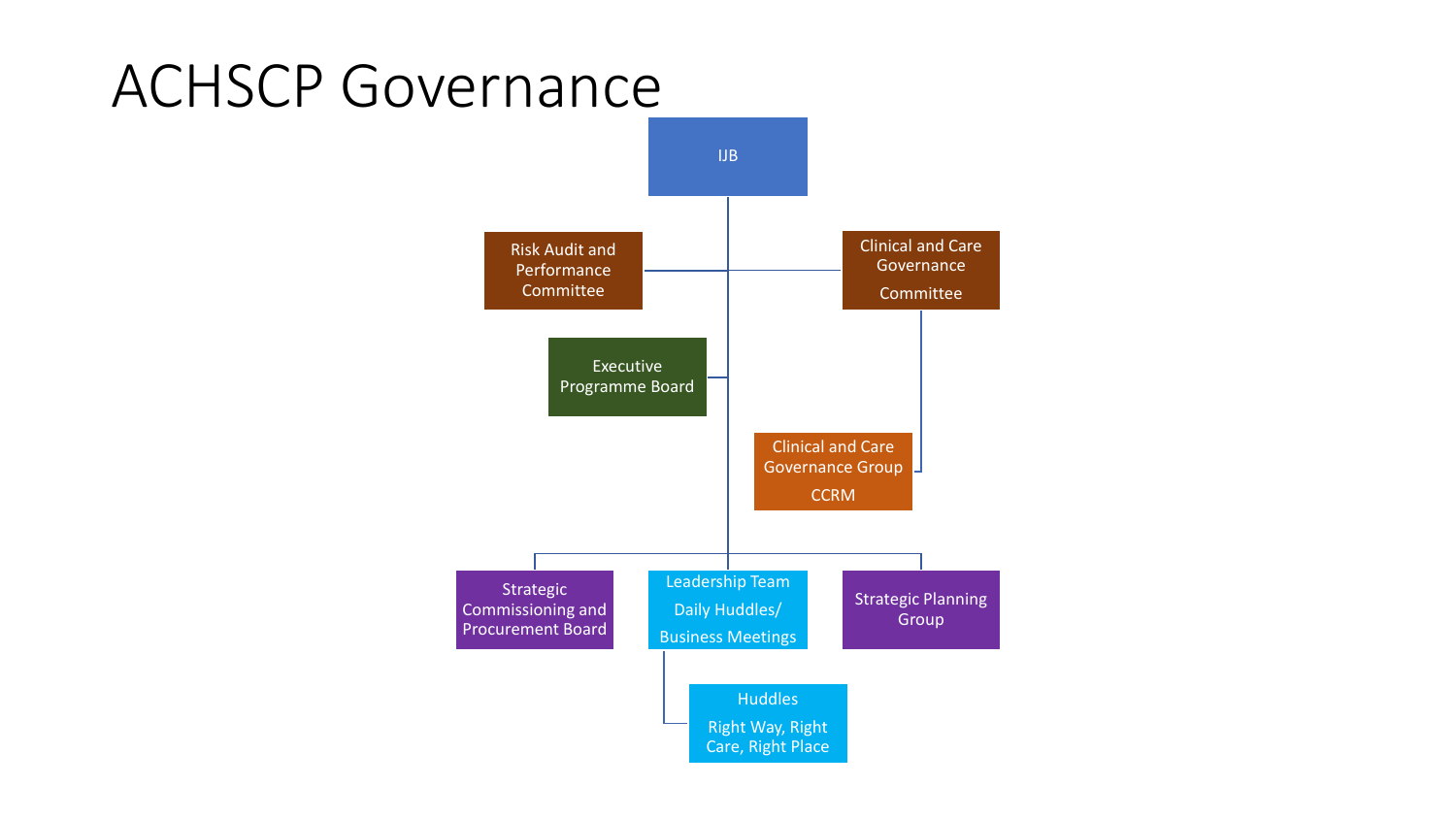# Huddle Rules



#### Focus on delivery of LT Objectives



Whole system risks/barriers – ALS or AI approach



Meeting frequency to be agreed/flexible as required but suggest meetings should be at least weekly and for an hour or less duration



Membership - LT members, but can invite guests to present reports or to aid discussion/solution



Consider work in "legacy" huddles – is this at the stage of being incorporated into Business as Usual? Can ongoing projects be integrated into the new Huddle remit?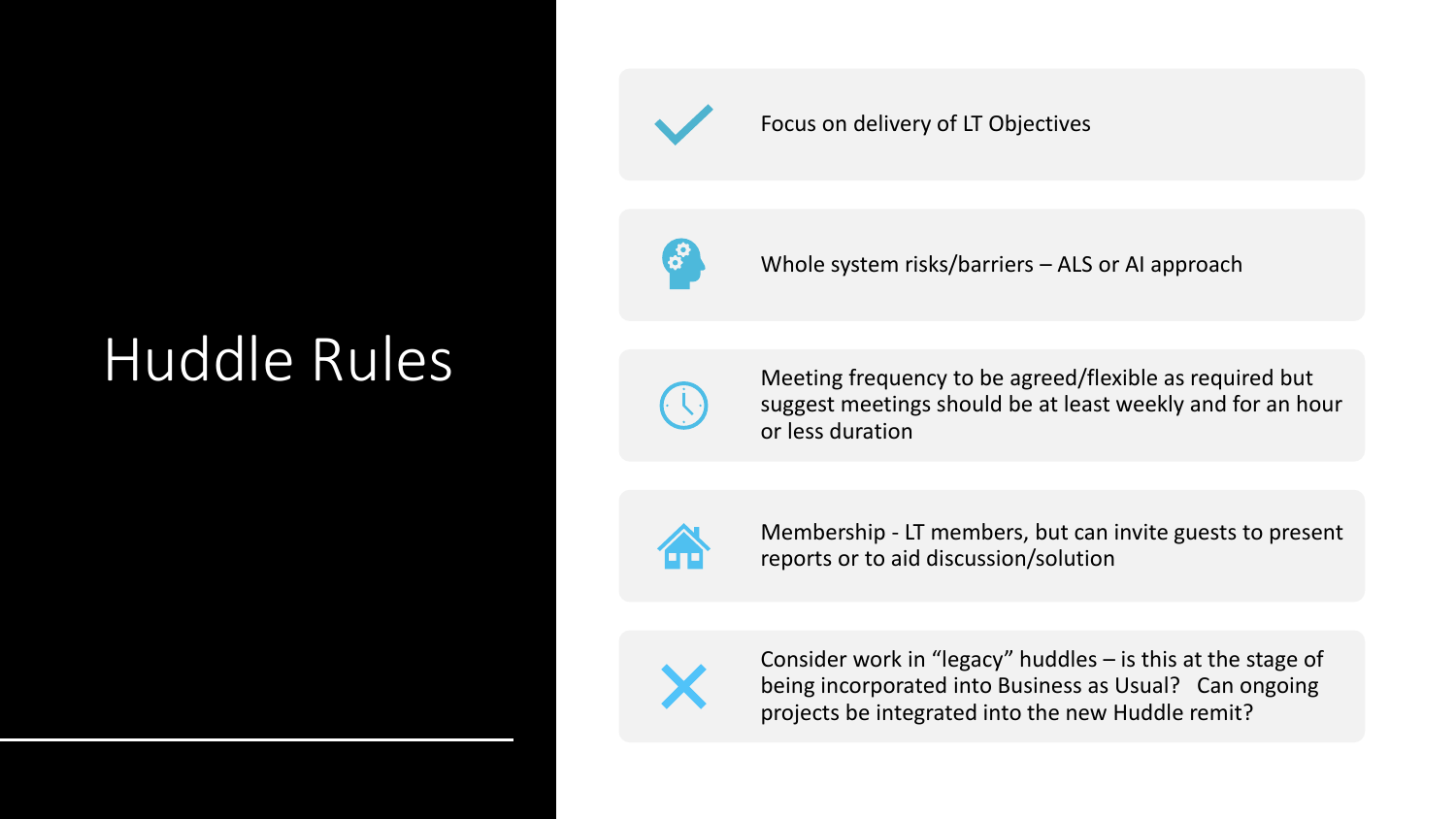## Approaches



## **Action Learning Set Appreciative Inquiry**

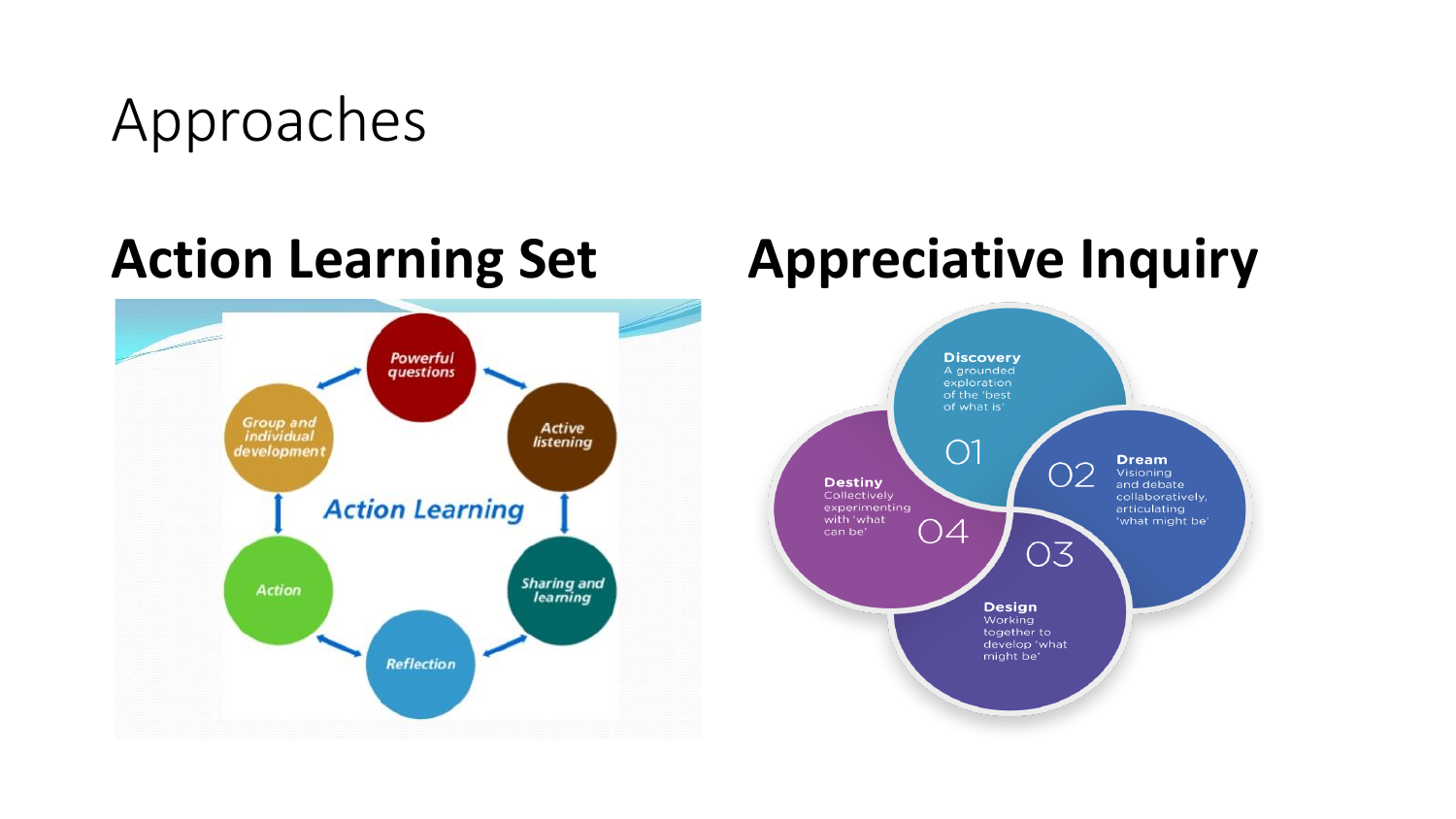### Right Way

**Staff Wellbeing** Support for Staff Working Conditions Embed Locality Working Redesign of ASW **Digital** Digitisation **Pathways and Redesign** Care Home Reporting Care Home Support Capacity/Occupancy in Care Homes Review Referral Pathways Rehab Pathway 2C Redesign **Data & Evaluation** Dashboard Production Measure Progress

### Right Care

#### **Workforce**

Workforce Plan Training and Education **General Practice** Agree GP Input to Care Homes NHS Triage Model for GPs **Quality Improvement** Identify LSS Projects Quality in Care Homes Reduce Medication Errors Interface Group Models of Care for Long Covid Reduce Health Debt **Immunisations** Immunisation Blueprint Covid Vaccinations

### Right Place

#### **Recover from Covid**

Review Models of Work Reduction in Travel Costs Rationalise Space Usage Reduction in Headcount Support Remobilisation **Commissioning** Review NCHC MHLD Commissioning C@H Oversight within Localities Review Grant Funded Orgs Stay Well Stay Connected Market Position Statement **Primary Care** Refresh Primary Care Improvement Plan Deliver Community Treatment & Assessment Centres **Urgent Care** Embed Frailty Pathway Redesign of Urgent Care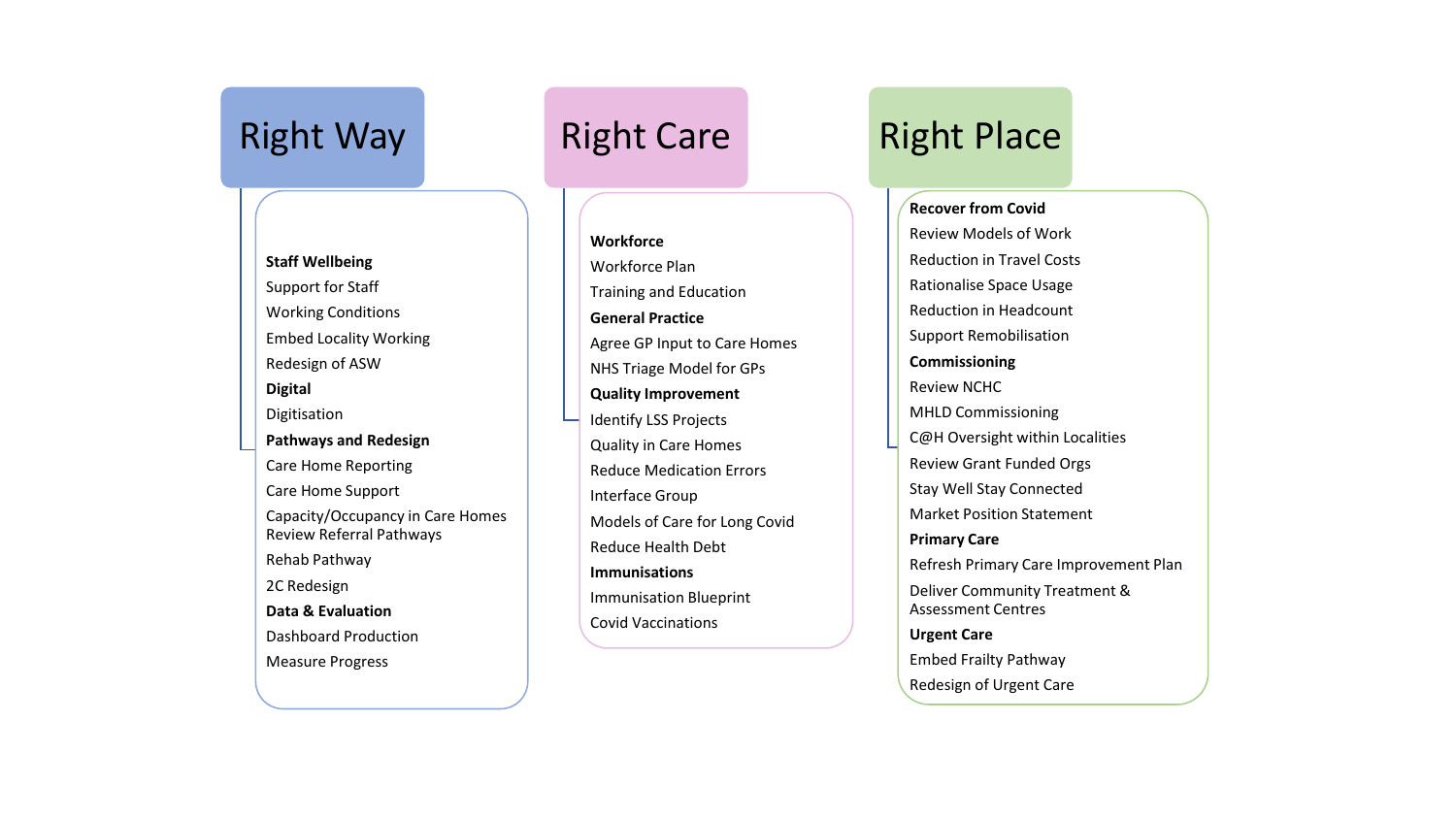## Performance Measures

#### Right Way

Absence Rates % Annual Leave Taken Uptake of support iMatter Results Staff Turnover Vacancy Factor Agency costs Locum Costs Overtime Costs Digital Innovations Implemented Efficiencies from digitisation Use of Near Me/eConsult Compliance with Care Home Reporting Care Home Occupancy Covid Cases in Care Homes Care Home Residents Dying in Hospital Models of Care for Long Covid Developed

### Right Care

Training Uptake Production of Workforce Plan GP Support to Care Homes Agreed No. of GP Call Outs to Care Homes No. Items Prescribed in Care Homes Medication Errors in Care Homes LSS Projects Delivered Immunisation Statistics

### Right Place

Headcount Numbers WFH v in Office Travel costs Services Remobilised Space Usage Progress on Commissioning Tenders Awarded MPS Published PCIP Refreshed No. GP Practices GP Stability Rating CTACs delivered Frailty Pathway Closeout Report ED Attendances 4 hour Target Compliance Unplanned Admissions Delayed Discharges